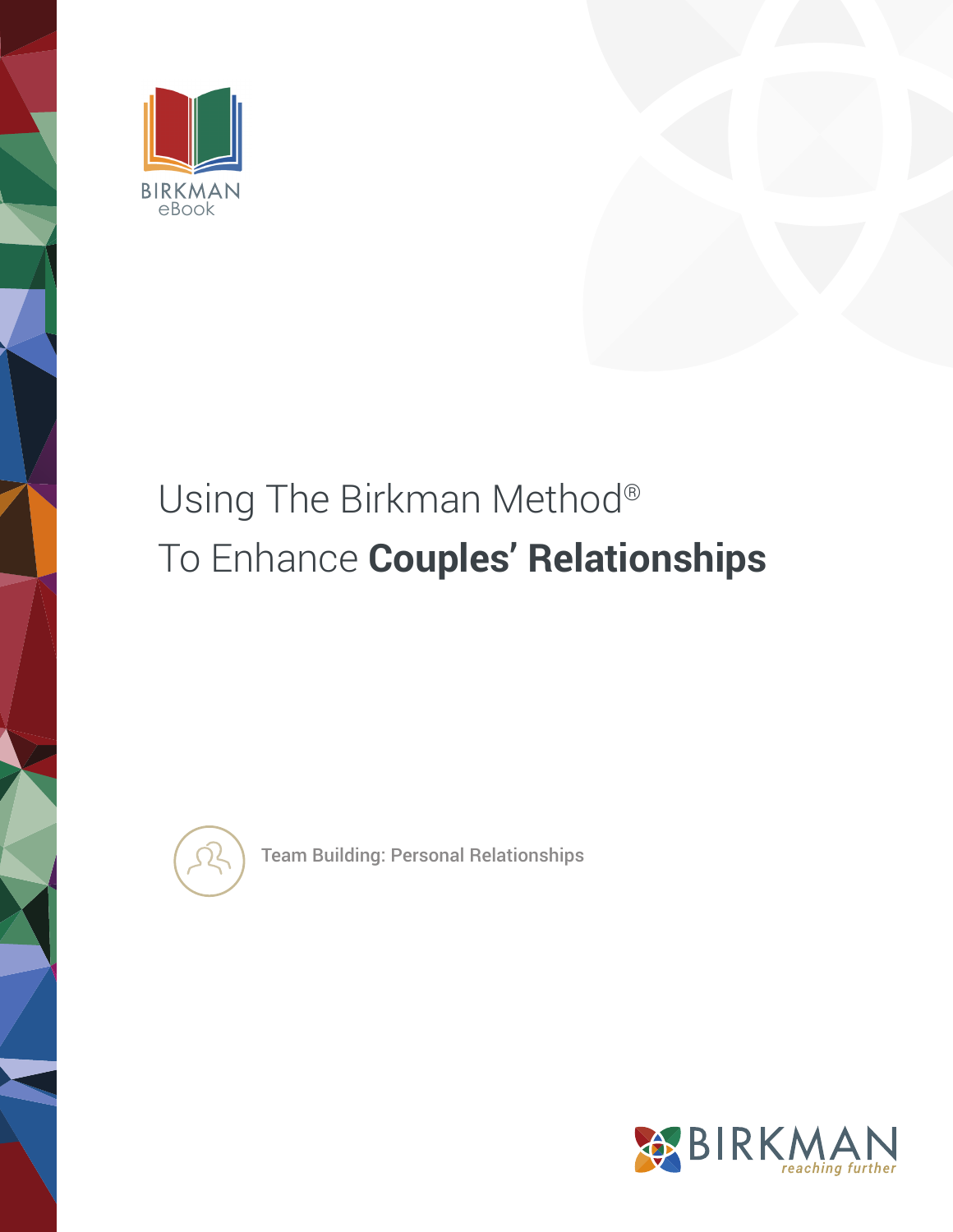

#### THE BIRKMAN **METHOD**

Birkman's scientifically developed, multidimensional assessment uses personality data to help understand individuals' unique behavior across different situations and interactions.

The Birkman Method reaches further into personality by exploring individuals' underlying needs and stress behaviors, allowing individuals to not only understand who they are, but also the complexities that make us unique and those that, by nature, make us tick.

## PERSONALITY ASSESSMENTS

#### For your personal life.

Today, most people have taken some form of a personal assessment – from a magazine quiz to more advanced psychological assessments. Josh Bersin, consulting principal for Bersin by Deloitte, explained that the use of personal assessments has increased dramatically in the last half-decade. Around 30 to 40 percent of people used assessments five years ago. Now, that number is closer to 60 to 70 percent.

While assessments are typically related to work situations, such as teambuilding and employee-manager relationships, there is an increasing number of people turning to these tools to improve their most important relationship - their marriages.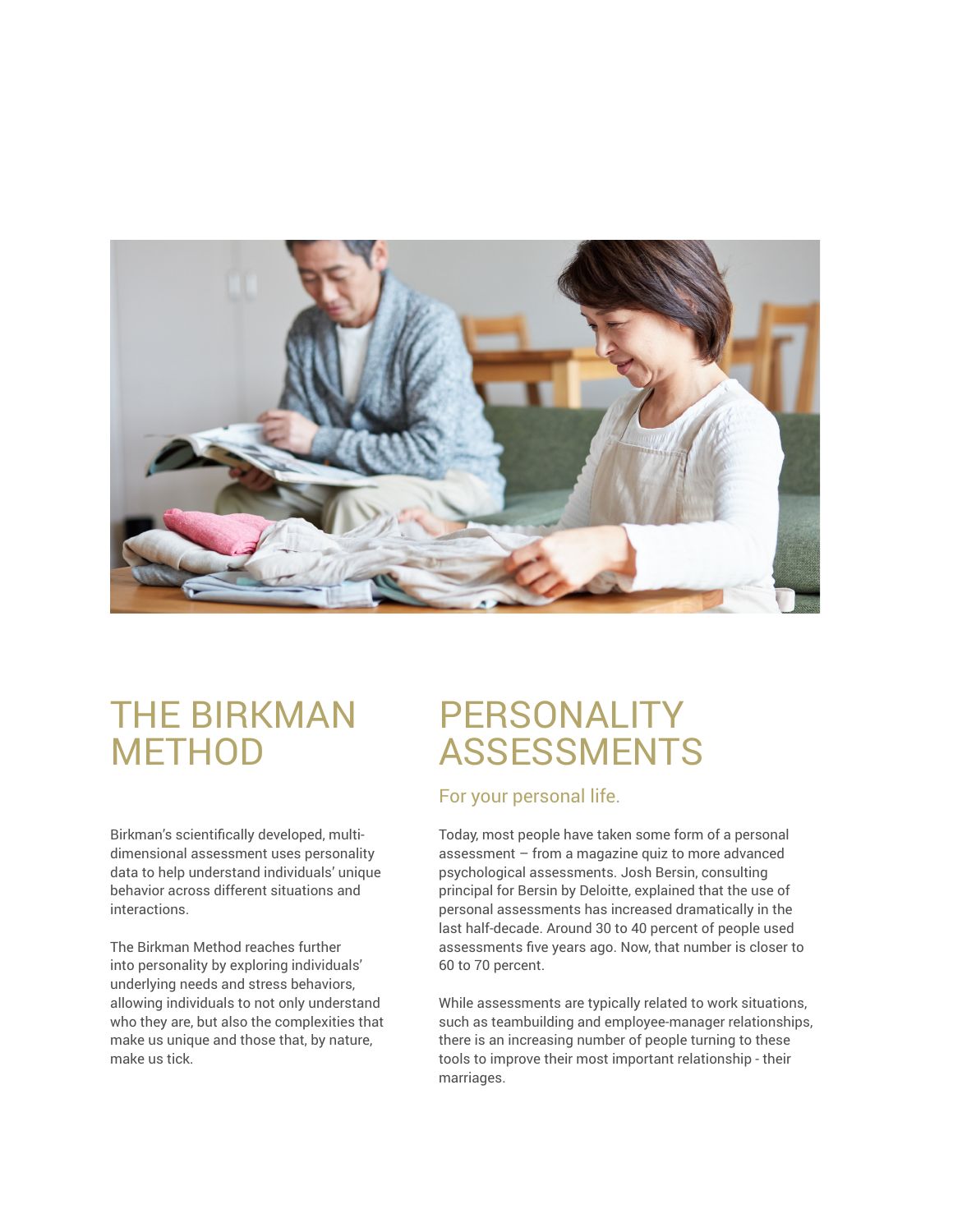## THE GIFT OF UNDERSTANDING

Marriage is a wonderful thing, but it does not come without its share of challenges. According to the American Association for Marriage and Family Therapy, over 750 thousand couples seek help from therapists each year.

Issues between couples can arise when one feels that the other is not showing respect, understanding, or appreciation of the other. According to Psychology Today, couples tend to fight more often when one person feels that the other isn't interested in their feelings or needs.

With respect to assessments, The Birkman Method brings unique insights to couples. Birkman can directly compare a couple's usual and stress behaviors, as well as their underlying needs and motivations. This direct comparison can be invaluable for helping couples tangibly understand similarities, differences, and potential causes of frustration between their personalities.

#### A TOOL TO BRIDGE THE GAP

Bob Bolling, a Senior Level Birkman Certified Consultant and relationship coach, says that after the honeymoon phase, qualities that once attracted couples to each other can begin to bother them or become outright annoying. This often occurs after two to five years of marriage. A typical example is when a High Structure individual marries someone with Low Structure Behavior and Needs.

*"Birkman takes the emotion out of the issues and creates an opportunity to more objectively and constructively discuss similarities and differences."* 

*- Bob Bolling,* 

*Senior Level Birkman Certified Consultant*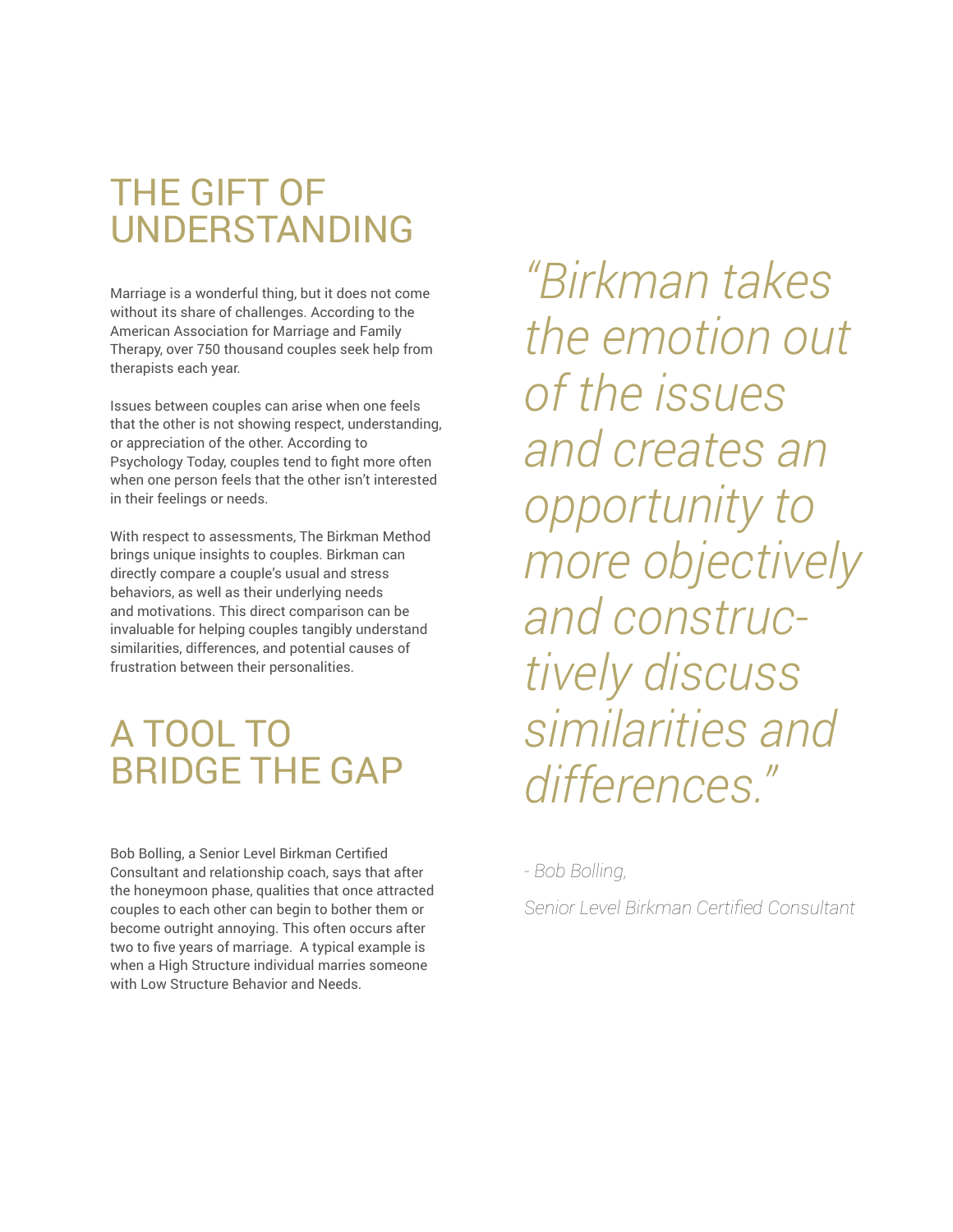

#### SEEING IT IN WRITING

#### Bolling, who has been coaching couples using The Birkman Method for more than nine years, says most couples need to see each other's behaviors in writing to fully appreciate and understand why each one of them act and react differently. "Since Birkman puts each person's Usual Behaviors, Needs, and Stress Behaviors in black-and-white, it takes the emotion out of issues and creates an opportunity to more objectively and constructively discuss similarities and differences," Bolling explained.

"The purpose of the married couple's Birkman consulting is to help each participant understand that this is the way their partner really is and that they are not purposely being difficult. They're not just doing things to tick you off - this really is what this person needs," said Bolling. "Then they say, 'Oh, I get it. So, maybe I need to listen more, seek to understand my spouse, and act accordingly.' "

## FROM GOOD TO GREAT

Having personal behaviors and attitudes in writing from an objective respource gives couples the opportunity to read and review why they act and react in particular ways. Consulting provides a safe environment for discussion, and participants quickly realize that all marriages have challenges and differences.

Along with the professional help from a trained and certified Birkman Method expert, married couples can discover new ways to capitalize on their strengths and learn methods to work with their differences to benefit their marriage. "With the help of Birkman, we take marriages from good to great," Bolling summarizes.

The Birkman Method allows couples to discover things about each other and have conversations that may not have been possible without this valuable tool.

*"Opposites attract as they say. Yet, it is these opposites that can begin to cause friction."*